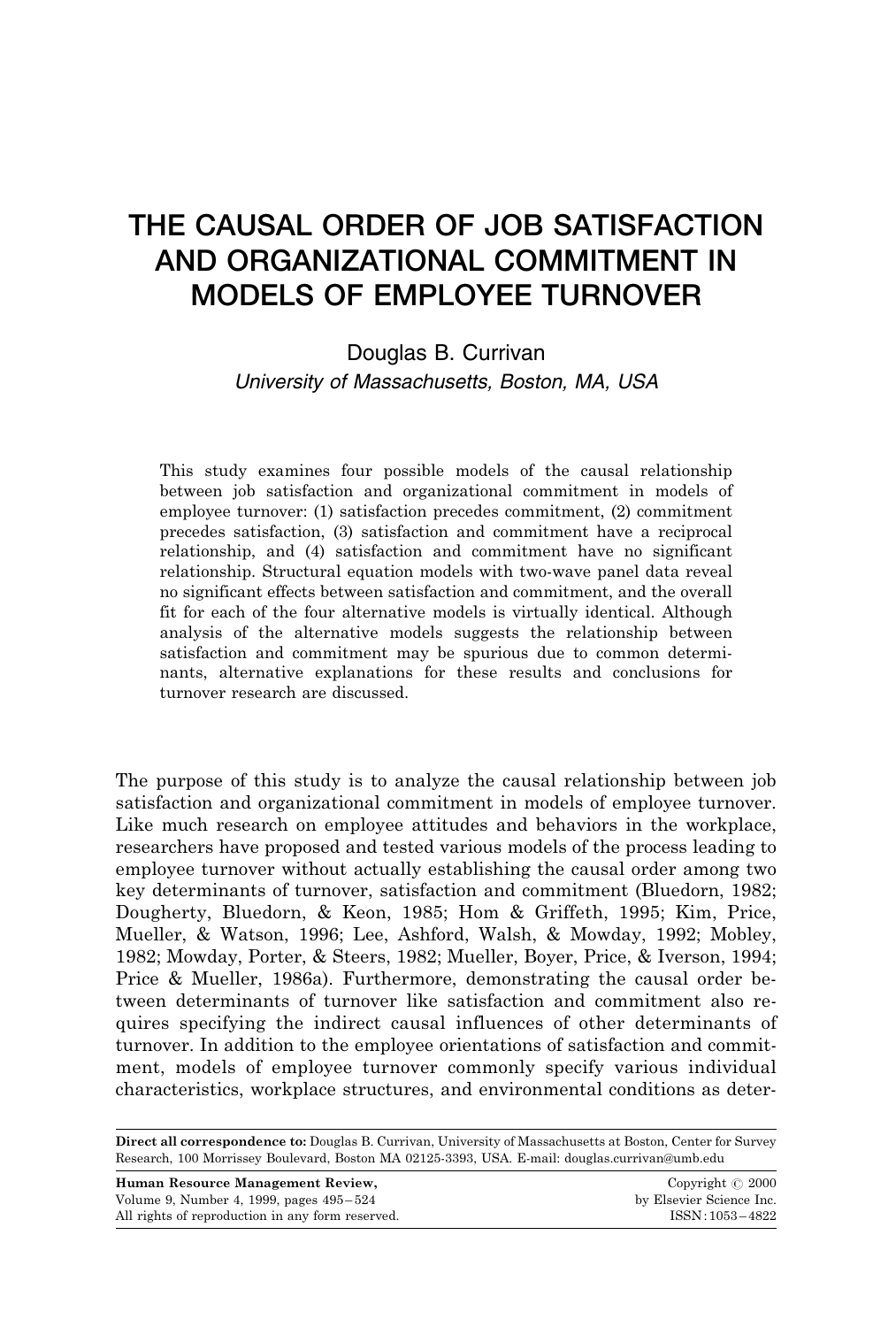minants of turnover (Iverson & Roy, 1994; Kim, et al., 1996; Price & Mueller, 1986a). A dearth of explicit assumptions on the causal relationships among employee orientations like satisfaction and commitment, and among other presumed determinants of turnover, has limited our understanding of causal relationships in turnover research.

Furthermore, common limitations in research design of prior studies of the turnover process have prevented researchers from conducting appropriate analysis, and drawing precise conclusions, on the causal relationship between satisfaction and commitment. Despite the well-known limitations of crosssectional data for studying causal relationships (Finkel, 1995; Menard, 1991), relatively few studies of the determinants of turnover like satisfaction, commitment, and intent to stay, have collected and analyzed longitudinal data. Researchers have typically used data collected from a sample of employees at one time point. Without incorporating a time element into the analysis of proposed models, existing studies have been unable to empirically demonstrate the causal ordering among satisfaction and commitment. Furthermore, the few longitudinal studies that have been conducted do not analyze a complete model of the determinants of turnover, risking serious model specification errors. As a result, researchers must base existing conclusions on the relationship between satisfaction and commitment in turnover models primarily on implicit assumptions about the influences of other determinants.

This study analyzes the causal relationship between job satisfaction and organizational commitment often proposed in models of the turnover process. Models frequently specify satisfaction and commitment as "intervening" variables between structural and individual determinants and turnover, yet the causal ordering between these two employee orientations has not been firmly established. This study contributes to our understanding of the turnover process by specifying more precise assumptions about the relationship between satisfaction, commitment, and other determinants in the model. While the emphasis in this study is on the causal relationship between satisfaction and commitment, this research also provides evidence on the causal impact of structural and individual determinants on these two employee orientations and, indirectly, on turnover. Furthermore, the analysis employs a two-wave panel design and structural equations modeling to analyze causal relationships in a model of turnover. Although these research methods cannot address all of the limitations of prior study designs, the methodology provides a significant enhancement to existing research on employee turnover.

## THE CONCEPTS OF SATISFACTION, COMMITMENT, AND TURNOVER

The key conceptual distinction between satisfaction, commitment, and turnover is that the first two concepts are employee attitudes or "orientations," but turnover refers to an employee behavior. Job satisfaction is perhaps the most